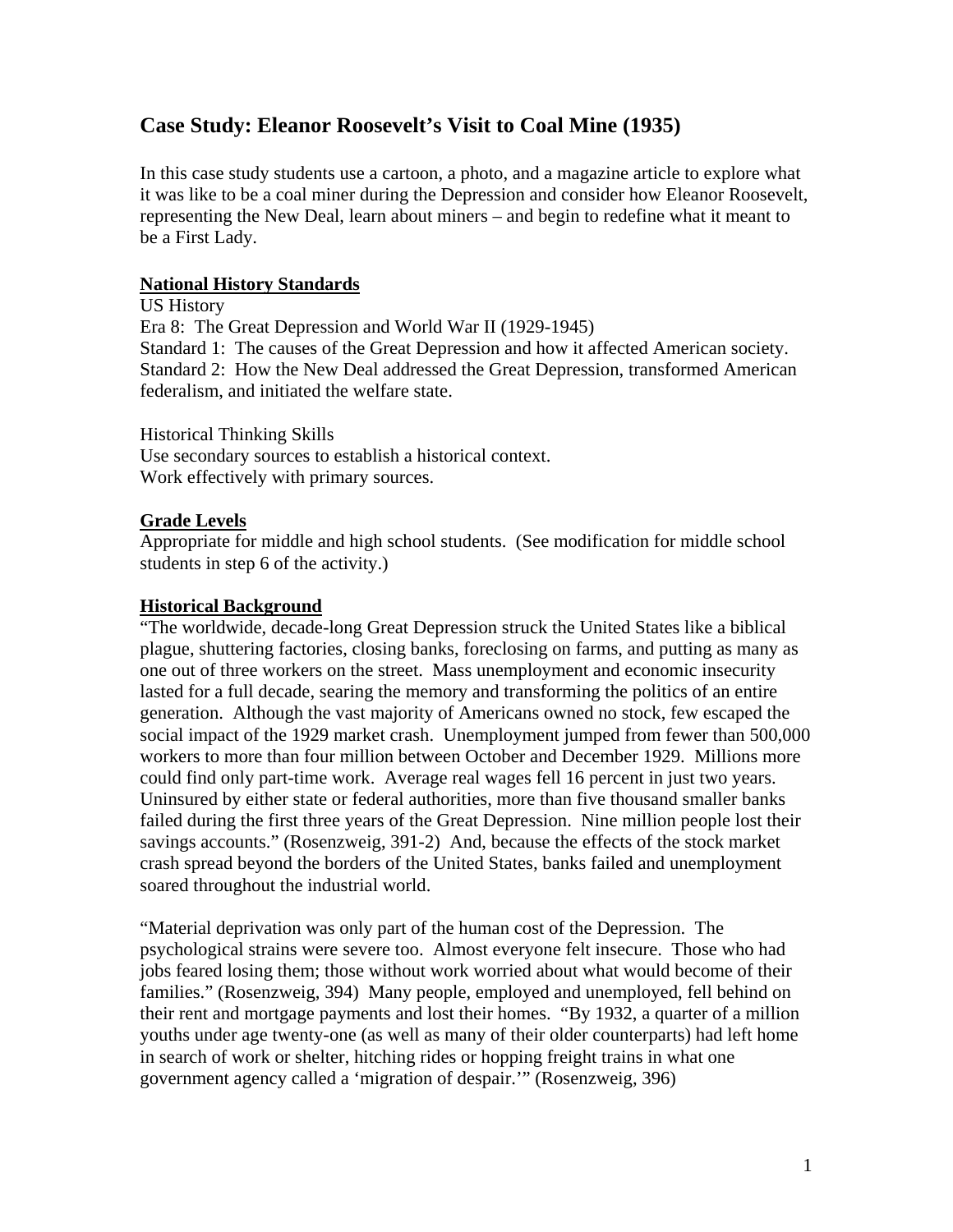When Franklin D. Roosevelt took office as President in March of 1933, he responded to America's fears by asserting, "The nation calls for action and action now." FDR "did take immediate action with a wide array of programs—collectively known as 'the New Deal'–that were designed to restore production and stability in banking, agriculture, and industry… Industrial recovery was the greatest task confronting the new Deal. How could the downward cycle of falling wages, prices, profits, and employment be stopped?" (Rosenzweig, 425) In June 1933 Roosevelt pushed through "the National Industrial Recovery Act (NIRA), which mandated a government-sanctioned system of business self-regulation, coordinated by a National Recovery Administration (NRA)… The NRA used government power to regulate the market, raise prices, and increase wages… To end the downward cycle of wage cuts and price reductions, NRA codes spelled out permissible production and marketing practices for each industry." (Rosenzweig, 427) In theory, consumers, labor, and the government would help to write the codes; such was the case in the coal industry. But many "recognized that industry self-regulation required a strong labor movement… If labor had enough power, it could ensure that employers complied with the minimum wage standards and maximum hour regulations set out in the codes. But labor power would come only with successful union organizing. Section 7a of the NIRA gave employees 'the right to organize and bargain collectively through representatives of their own choosing… free from the interference, restraint, or coercion of employers.'" (Rosenzweig, 427)

"During the first three years of the Great Depression… strikes were virtually nonexistent as union membership dropped to less than 10 percent of the national workforce." (Rosenzweig, 429) The United Mine Workers (UMW) too had languished. The United Mine Workers union was formed in 1890 to improve wages and working conditions for the miners. Coal miners had always faced harsh and unsafe working conditions. They worked from 12 to 14 hours a day for very low pay in mines where the shafts often exploded or caved in. Mine owners commonly paid their workers in scrip, companyprinted money, rather than in US currency. Scrip was usable only in company-owned stores, where prices were significantly higher. Miners also lived in company-owned housing—in fact the companies sometimes owned whole towns which forced miners into debt to the owners. Company towns were a particular problem in Ohio, Pennsylvania, and West Virginia. Finally, many mine workers were actually children, with mine owners commonly hiring boys as young as ten years of age to work in mines.

"Everything changed in 1933 when workers dramatically embraced collective action… The NIRA enabled labor organizers to assert that workers could make a patriotic contribution to the national recovery effort by joining a union. Organizers of the UMW toured the coal fields with leaflets that declared, 'The President Wants You to Join a Union!' … The sudden rebirth of the UMW demonstrated how quickly unionists seized the opportunities that FDR's programs generated, both to revive their own organizations and, in the process, to transform the very meaning of the entire New Deal… Once it became clear that the NIRA would be passed, the miners' union gambled its remaining resources on a lightening-quick organizing campaign, throwing 100 organizers into the field. The response was tremendous. By June 17, the day after Roosevelt signed the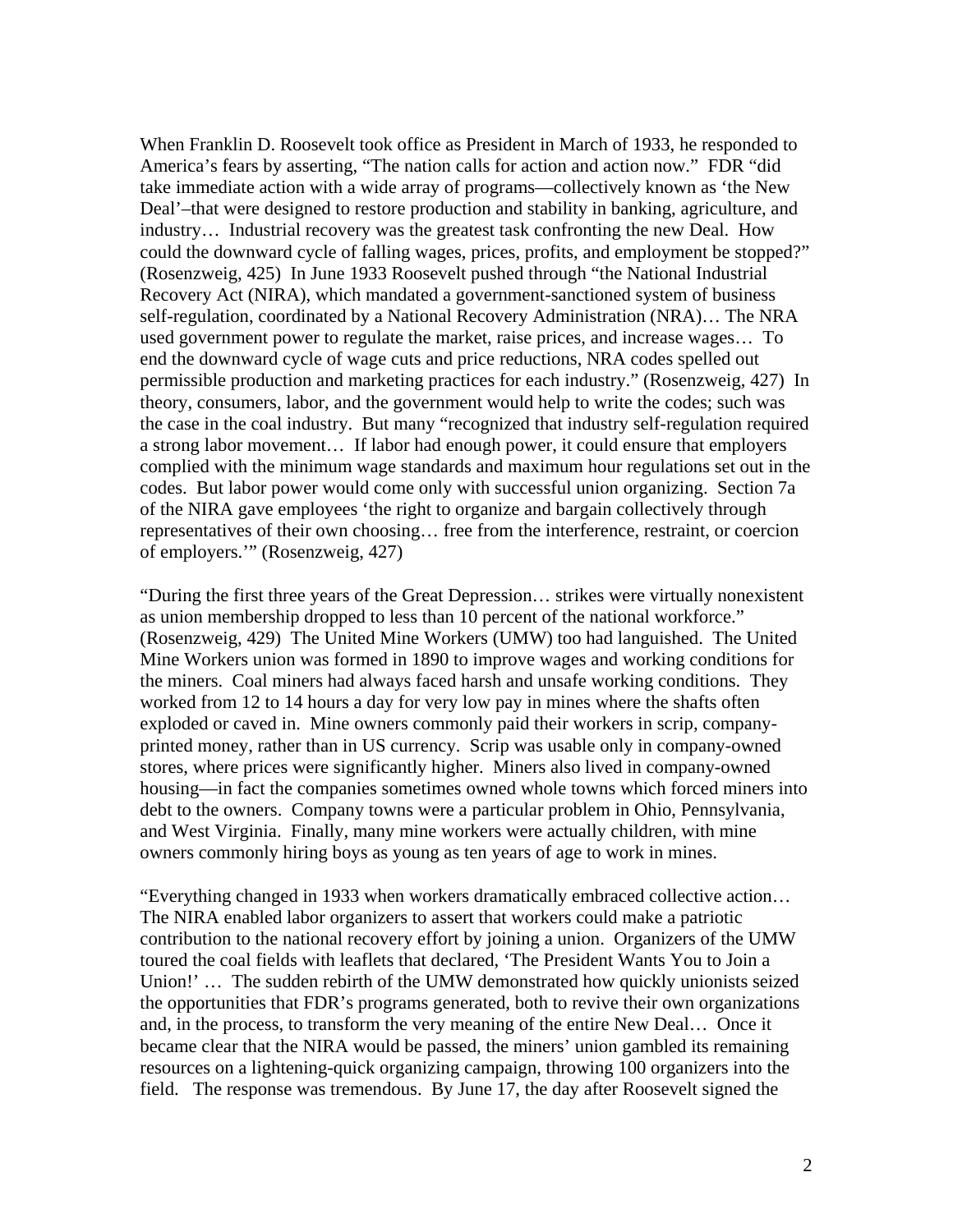NIRA, 80 percent of Ohio miners had signed union cards. UMW president John L. Lewis, backed by the swelling membership, pressed mine operators to accept the union's version of a bituminous coal industry code. In September 1933, the mine operators gave in, accepting a code that raised wages, reduced regional variations in pay, outlawed child labor, established an eight-hour workday, and gave miners the right to select representatives who would ensure that they were properly paid for the weight of the coal they produced. Almost overnight, the UMW had democratized the distribution of power in the coal industry." (Rosenzweig, 429-430)

"By the end of 1934, however, the New Deal had acquired a powerful set of enemies." (Rosenzweig, 435) The recovery had stalled. On the right, many businessmen and bankers became alarmed with the growth of federal power and the rise of a militant labor movement, while on the left, some demanded that the New Deal do more to put Americans back to work. The NIRA, came under fierce attack by both those who believed that codes unfairly helped the large corporations, and the large corporations who thought there was too much government regulation and labor organizing. "By the spring of 1935, the New Deal was in disarray, and its main industrial recovery agency, the NRA, was falling apart. The final blow came on May 27, when in *Schecter v. United States,* the Supreme Court declared the NIRA unconstitutional. The Court ruled that in allowing the NRA to write legally enforceable codes, Congress had unlawfully delegated its own authority and, by applying the codes to local businesses, had unconstitutionally extended the federal power to regulate interstate commerce." (Rosenzweig, 436-439)

As a result, in May 1935, when the Court struck down the NIRA, Roosevelt decided to support and Congress passed the National Labor Relations Act, known as the Wagner Act. This act guaranteed workers the right to freely organize their own unions and to strike, boycott, and picket their employers. It banned "unfair labor practices" by the boss, including the maintenance of company-dominated unions, the blacklisting of union activists, the intimidation or firing of workers who sought to join an independent union, and the employment of industrial spies. To determine the will of the workers, the new law established a National Labor Relations Board, which would hear employee complaints, determine union jurisdictions, and conduct on-site elections. Whenever a majority of a company's workers chose a union, management had a legal obligation to negotiate with the union over wages, hours, and working conditions.

Source: *Who Built America?* Volume Two. Roy Rosenzweig, Nelson Lichtenstein, Joshua Brown, and David Jaffe (Boston: Bedford/St. Martin's, 2008), pages 391-439.

#### **Specific Context of the Sources**

Before becoming First Lady as the wife of Franklin D. Roosevelt, Eleanor Roosevelt had carefully crafted a life that suited her needs. From 1917 to 1928 ER expanded her political networks and honed her political skills through writing, editing, and public speaking. Working closely with powerful women's organizations in New York State, including the Women's Division of the Democratic State Committee, the Women's Trade Union League, and the League of Women Voters, she brought enthusiasm, dedication, and a lively interest in other people. In addition to her political activities, ER taught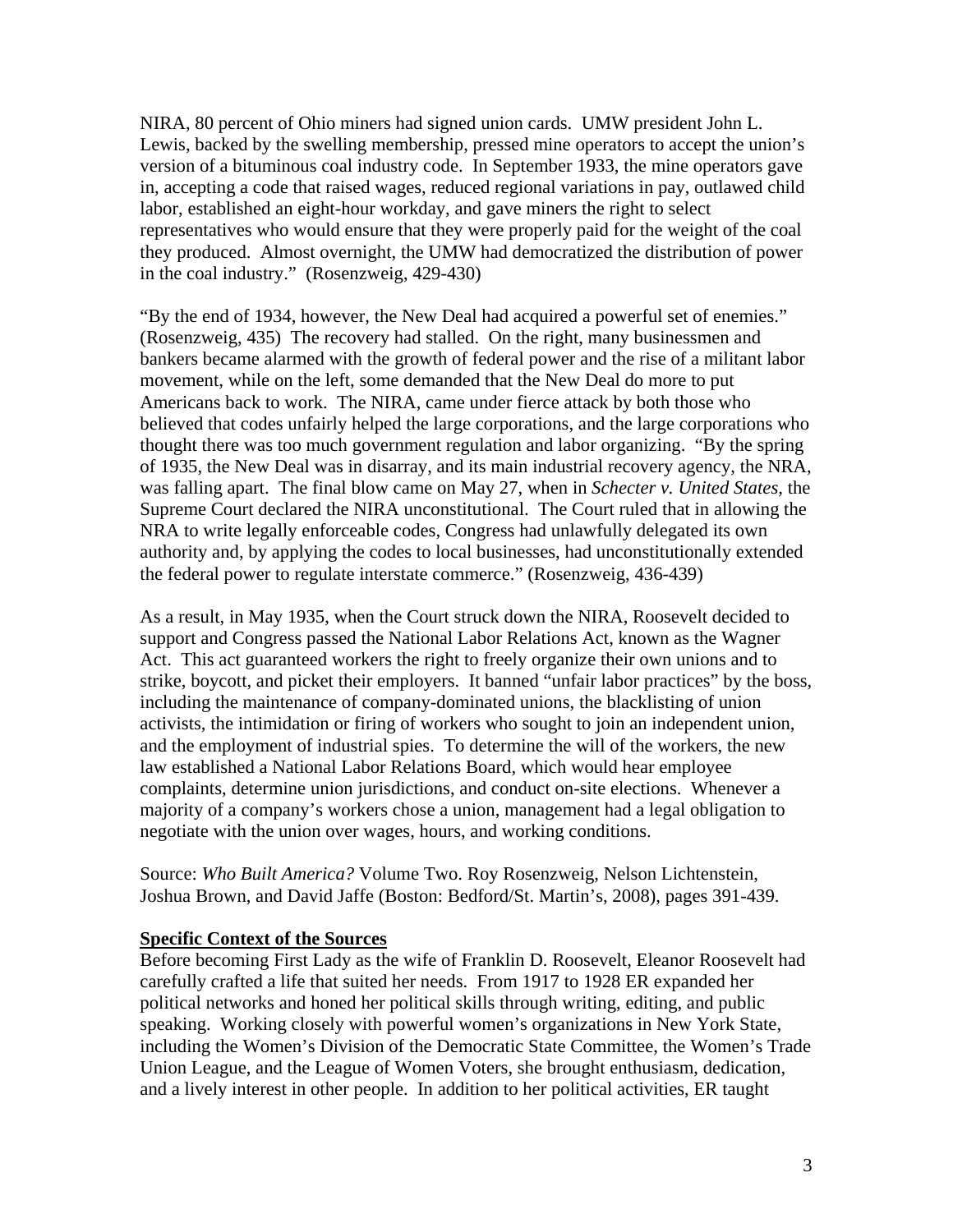American history and literature at the Todhunter School, a private girls' school in Manhattan. Then in 1933 she was expected to give up her own life to stand by her man, affirming and silent. Mrs. Roosevelt derived little comfort from the examples of previous First Ladies. Many of whom took to their beds, broken down by their efforts to cope with unending publicity, criticism, their husbands' wrath or neglect, and the demanding but poorly appreciated responsibilities of political wifery.

Eleanor Roosevelt determined that she would be a different kind of First Lady. She would not be confined by empty social ritual. Instead she would make the job of First Lady a vehicle for her own interests in social and political reform. "It is easy in Washington to think that Washington is the country and forget that it is a small place and only becomes important as the people who live there truly represent the other parts of the country. … I want to know the whole country, not a little part of it." (Cook, 12) One of ER's major concerns as First Lady was to improve conditions for those who suffered. FDR supported her efforts. His wife was his advisor, partner, and inspector general of choice. He relied on her advice and trusted her vision.

By June 1933 ER's travels garnered headline attention across the country. In 1933 a *New Yorker* cartoon poked fun at the idea that she might dare go into a coal mine. Then on May 21, 1935 Eleanor Roosevelt made headline news: "First Lady Tours Coal Mine in Ohio" (*New York Times*). Invited to go down a coal mine, ER was accompanied by Clarence Pickett, head of the American Friends Service Committee, and Lorena Hickok, a newspaper reporter and close friend. Hick had first described the deplorable conditions of the mine workers and their families in her reports to Harry Hopkins, head of the Federal Emergency Relief Administration in 1933. It would be a two-hour trip ER told Hick "and we will get dirty. So wear suitable clothes, if you know what is suitable. I confess I am stumped." (Cook, 262)

They arrived at noon, ER "smiling with eagerness as she reached the mine shaft" where she received "a large bouquet of roses and spring flowers as a token of esteem from the Mine Workers' Union." Mrs. Roosevelt declined the new pair of overalls provided for her, but accepted a grey coat, donned a miners' hard hat, and sat in the first car of a sixcar train, heading two miles into the mine. The men defied an age-old superstition that it brought bad luck for a woman to go into a coal mine. Adolphus Pacifico, vice president of the local of the United Mine Workers, was in charge of explaining the mine operations. For over an hour and a half they watched four hundred miners working in the two-mile stretch in what was thought to be a model mine, one of the safest in the nation. (O'Farrell, chapter 2)

"Standing with one foot on a pile of coal, under a mountain two and a half miles from daylight," reported the UMW Journal of June 1, 1935 "the President's wife today discussed wages and working conditions, safety precautions and mining methods, with miners black with coal dust… Farther into the mountain the cars came at last to the 'regular workings,' where Mrs. Roosevelt got off and walked along a narrow passage to see how they do it. There was a great machine. Mrs. Roosevelt wanted to know how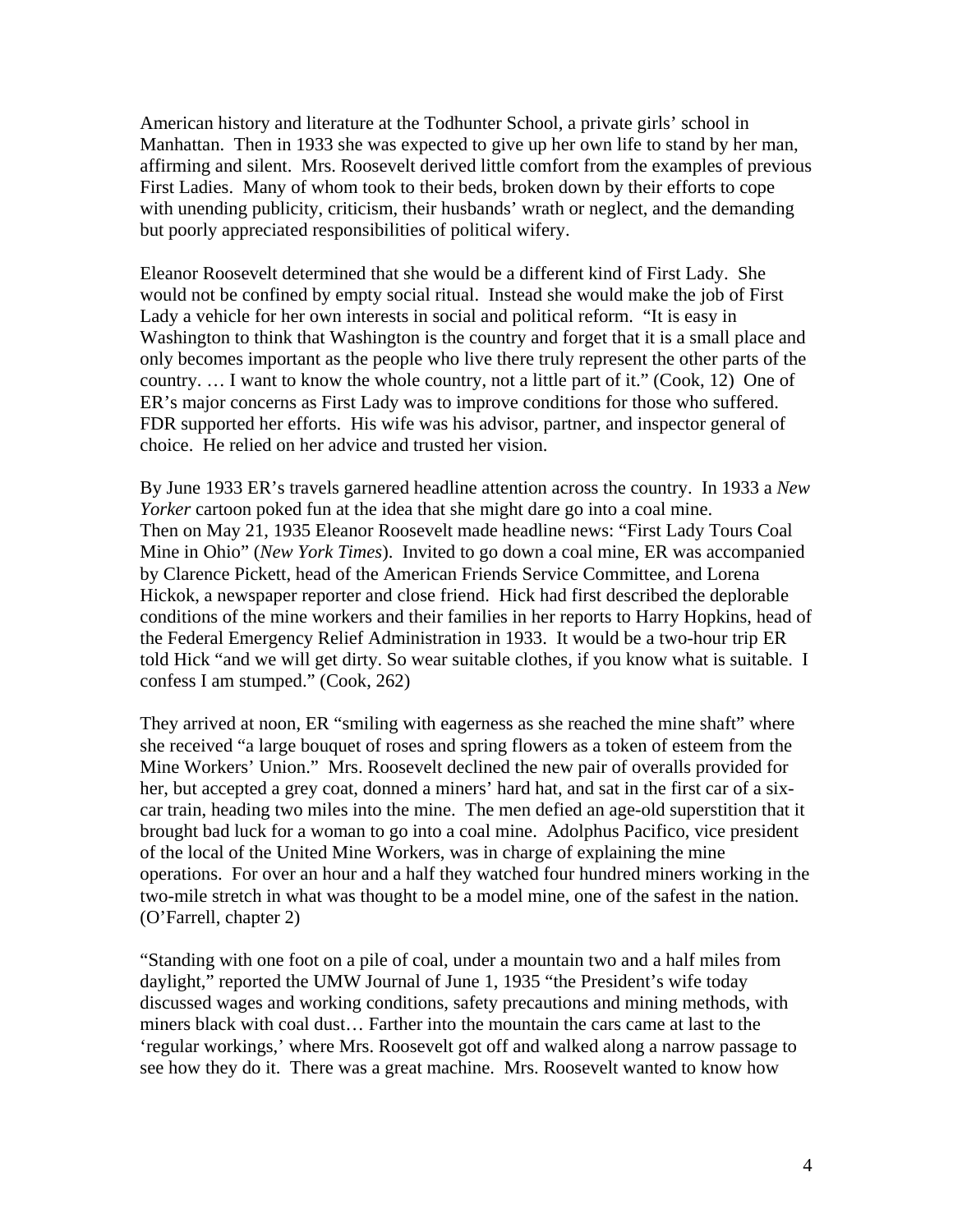much the miners make here, how steady their work is, how the machines work." (O'Farrell, chapter 2)

ER emerged from the mine late in the afternoon and spoke briefly with three hundred miners who were ending their shift. She was pleased to have the opportunity to see how and where they worked, and wished them success. Afterward, ER addressed the first graduates of "the People's University," in Bellaire, Ohio. A community-involved adult education miners' school that featured over forty courses, the university was initiated by local activists, teachers, unionists, and housewives, who taught two hundred students without salary. ER considered it an inspiring project and told her audience of 2,500: "We must educate ourselves to study changes and to meet these changes." Americans must begin to "know each other's problems." ER was told by a miner at the school that he had not only learned skills to earn more money, but ways to "lead a more satisfying life." That, ER insisted, was what all education must be about. She worked to see such schools emerge throughout the country, as part of the Works Progress Administration. (Cook, 262)

Then on August 24, 1935 *The Saturday Evening Post* published Eleanor Roosevelt's "In Defense of Curiosity" in which she responded to the earlier cartoon and those who said "there certainly was something the matter with a woman who wanted to see so much and to know so much." This article was originally published below a reprint of the *New Yorker* cartoon and a photo of ER's visit to the mine, with the caption "(Above) The Prophecy, the Famous New Yorker Cartoon of June 3, 1933. (Right) The Fulfillment, Neffs, Ohio, May, 1935."

#### Sources:

*Eleanor Roosevelt: The Defining Years*, Volume 2, Blanche Wiesen Cook. (New York: Penguin Group, 1999)

*She Was One of Us: Eleanor Roosevelt and the American Labor Movement,* Brigid O'Farrell, forthcoming.

The Eleanor Roosevelt Papers Project's website, Questions and Answers about Eleanor Roosevelt http://www.gwu.edu/~erpapers/teachinger/

#### **Analysis of the Sources**

Cartoon from the *New Yorker* published June 3, 1933

- Students might notice that the cartoon was published in June of 1933, that it depicts two miners shoveling coal with lights on their hats, "for gosh sakes" tone seems like a satire or sort of disbelief that "Mrs. Roosevelt" – the First Lady – could be found down in a coal mine and that this behavior is surprising or unusual for a First Lady.
- Students might ask: What inspired Robert Day (the cartoonist) to create this cartoon? Did ER actually visit a coal mine before this cartoon was published? What did the Robert Day think of ER's extensive travels? What was the public's reaction to this cartoon? What was ER's response? FDR's response?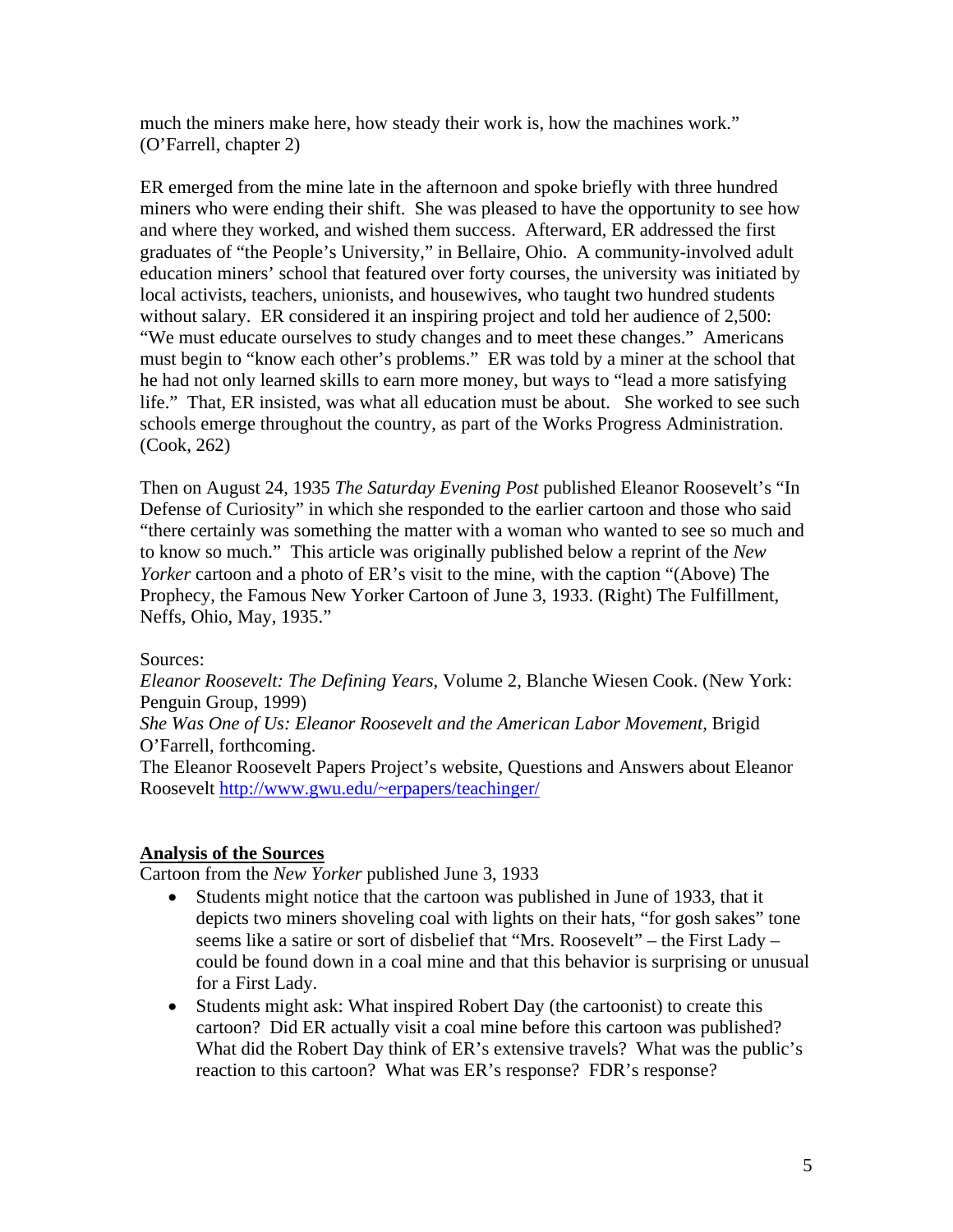Photo from ER's May 21, 1935 visit to Bellaire, Ohio: Eleanor Roosevelt riding a coal car with miners

- Examples of what students might notice include: ER is smiling, she's wearing a hat with something on the front similar to the man who looks like he's driving the car, the car is open/not closed in for protection, it looks like it's on rails, it looks like there's another woman behind ER in the car, there's a man sitting next to ER who does not look like a miner.
- Students might ask: Why is ER in this car? What kind of a car is this and where are they going? How many people fit into these cars? Who are the others in the car with ER who are not miners? Was this photo published in the newspapers at the time? If so, what was the reaction? Was ER afraid to go into this mine?

"In Defense of Curiosity," Eleanor Roosevelt, the *Saturday Evening Post*, August 24, 1935. An excerpted version of this magazine article is provided below. The complete version is available at

http://www.gwu.edu/~erpapers/documents/articles/indefenseofcuriosity.cfm Below are some guiding questions – with possible answers – that students can use to analyze this document on their own:

- Why did ER write this article? [This article appears a few months after her visit to the mine and well after the cartoon was published. In it Mrs. Roosevelt claims the miners responded "with undisguised horror" – do students agree with her? Apparently ER received a lot of criticism for taking this trip to the mine and she wanted a chance to explain/defend her behavior.]
- Who do you think her target audience was for this article? [It is likely that readers of this magazine were mostly women and men who believed women's place was in the home. ER was addressing her critics.]
- What do you think ER believes, values, or thinks? [ER agrees that home is—and should be—the rightful concern of women, but ER defines home broadly and sees one's home as connected to other homes and the needs of other people in our country and around the world. She discusses how money, wages, prices, and buying power make us interconnected and interdependent. And she notes that concern for one's children needs to be seen in the context of local, state, national, and international affairs. ER makes a strong case for the advantages of curiosity – intellectual, artistic, and emotional.]

### **Activity**

- 1. Begin by asking students to share their associations with the words "First Lady" and write their associations on the board or chart paper as a web around the words "First Lady." Then do the same with the words "coal miners." Save these webs for later.
- 2. Working with the whole class, project the cartoon from the *New Yorker* on a screen (or make and distribute copies) and ask students to look carefully at the cartoon, and jot down what they notice and then list any questions they have. Then ask students to share their observations and questions, and make a composite list on the board under NOTICE and QUESTIONS.
- 3. Next use the information provided in the sections above to channel, expand on, and clarify their findings—and to create an historical CONTEXT for this photo.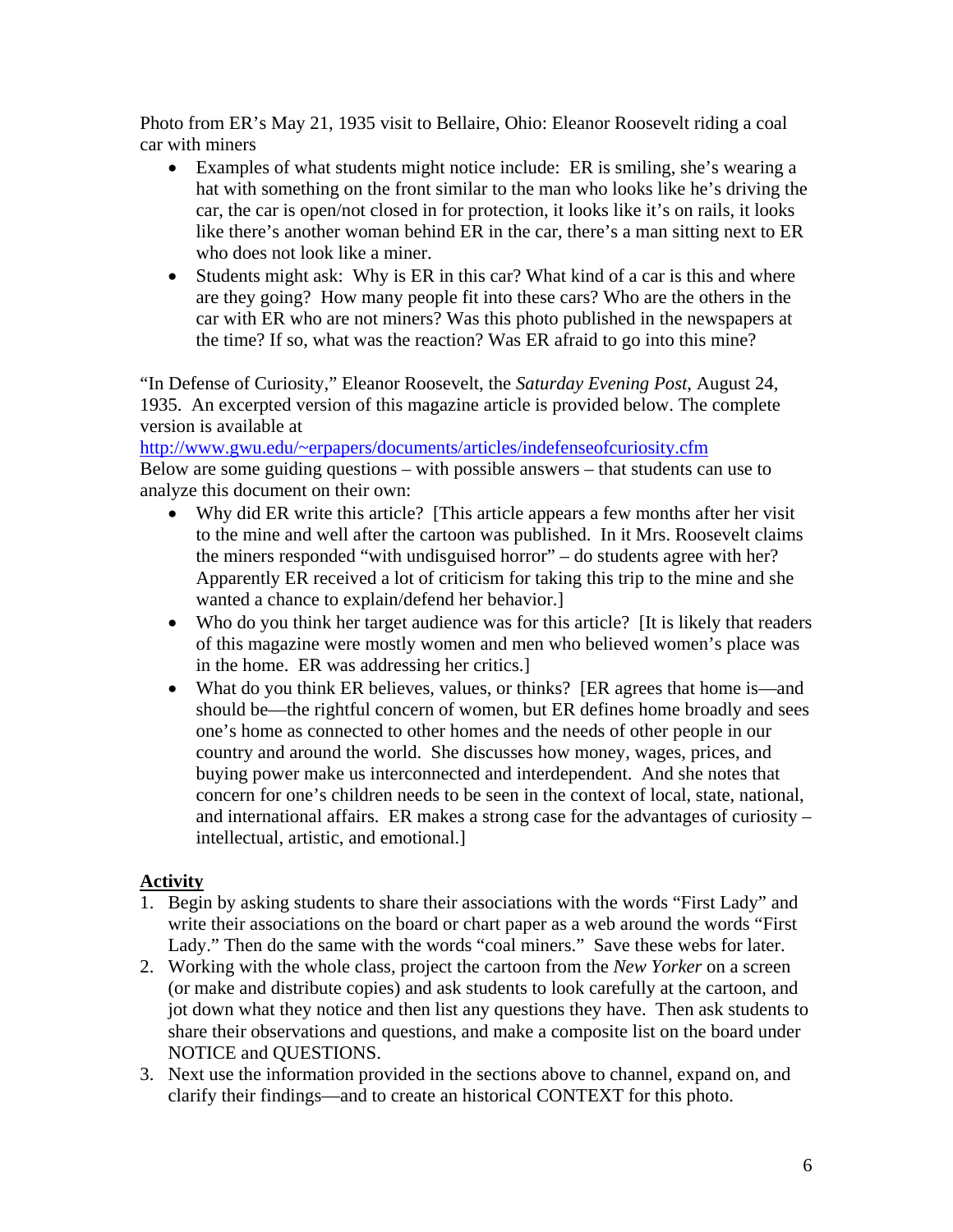- 4. Once you have modeled this process with students, have students work in small groups to practice this process. This time project the photo of ER and miners riding in an open car on a screen (or make and distribute copies) and ask students to look carefully, discuss what they see, note any questions they have, and include relevant events from this time (context). Circulate among the groups/pairs and use information in the above sections to channel and expand students' discussions.
- 5. Explain that Mrs. Roosevelt received criticism about her visit to a coal mine—and that in response she wrote an article in the *Saturday Evening Post*, a widely circulated, general interest weekly newsmagazine that catered to mainstream tastes.
- 6. Students' next task will be to read an excerpted version of this article to find out what she said. Copy the excerpt, distribute it to students, encourage students to underline what they think are key words and phrases, and write in the margins. Direct students to use these three guiding questions as they read:
	- Why did ER write this article?
	- Who do you think her target audience was for this article?
	- What do you think ER believes, values, or thinks?

NOTE: For middle school – have students predict what they will find in the article, direct them to pause half way through it to check for understanding, then have them finish reading the article and answer the guiding questions.

- 7. Reconvene the class as a whole and ask for volunteers to summarize the excerpted article.
- 8. Complete this activity by going back to the original webs for "First Lady" and "coal miners" and ask students to work in small groups to use what they learned in this case study to create two new webs: one for "First Lady" and one for "coal miners." Provide each group with a large piece of chart paper and two markers.
- 9. Post the completed webs around the room and give students a chance to look at each. Note the changes they made before and after the case study.
- 10. Ask students to make connections to events in our contemporary world. Among the points they might note are the controversies surrounding: "clean coal," mining by taking off the tops of mountains, coal ash flooding in the TVA area, accidents in coal mines, as well as the changing concepts of what it means to be "First Lady."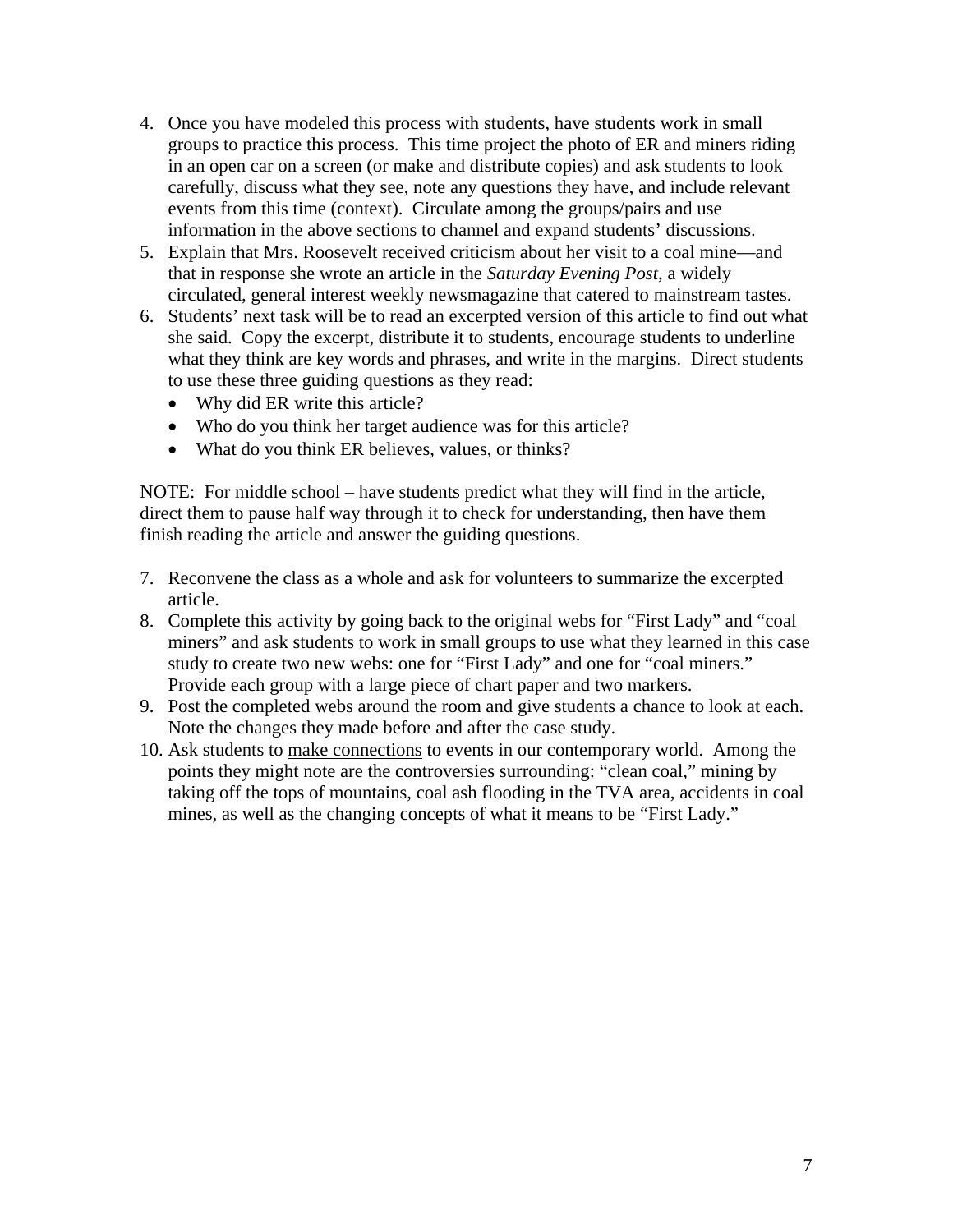# **Sources for Students**

Cartoon from the *New Yorker,* June 3, 1933, the Cartoon Bank.



"For gosh sakes, here comes Mrs. Roosevelt!"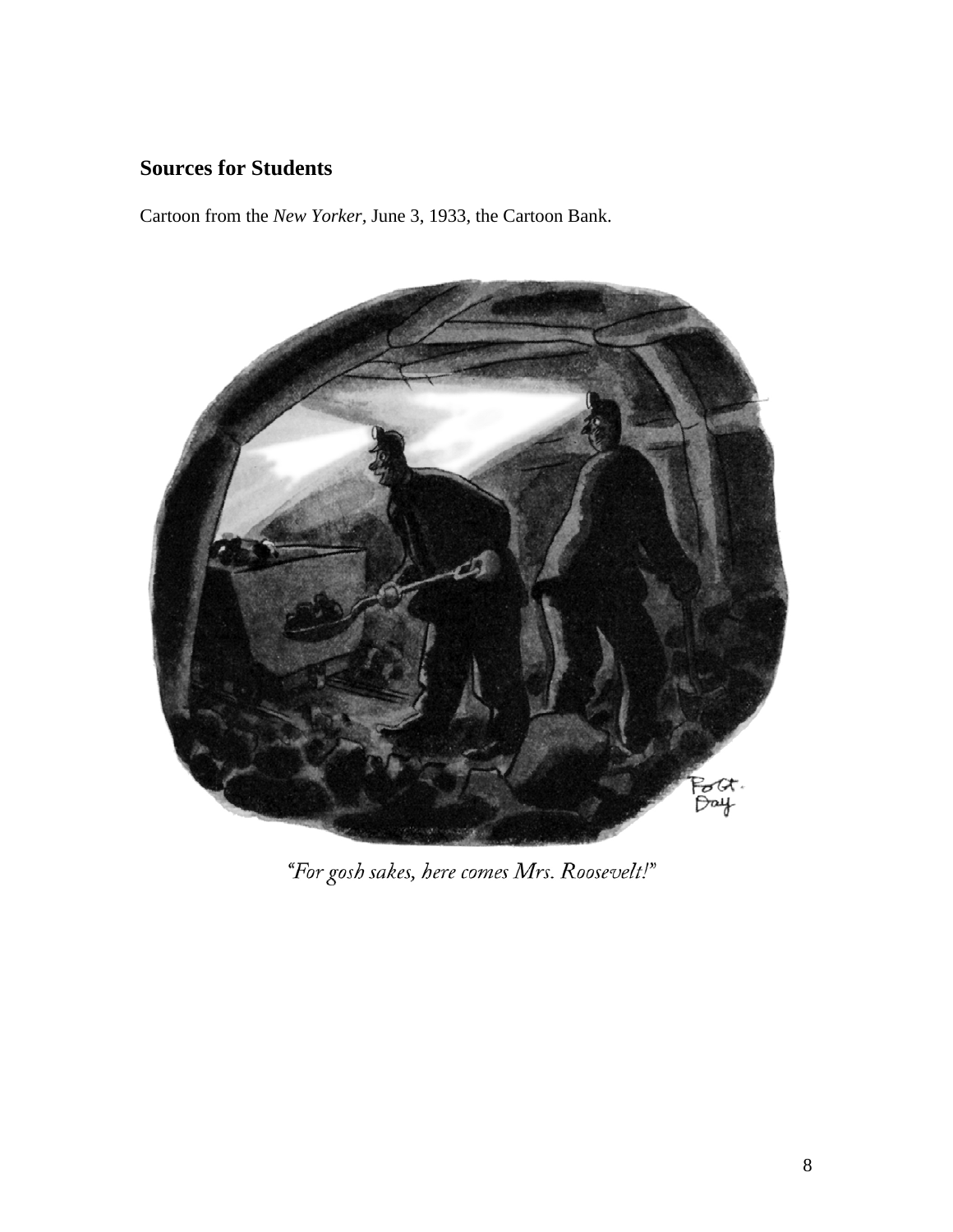Photo from May 21, 1935 in Bellaire, Ohio: Eleanor Roosevelt riding a coal car with miners, courtesy of Bettman/Corbis.



Excerpted version of Eleanor Roosevelt's "In Defense of Curiosity", The Saturday Evening Post, August 24, 1935

A short time ago a cartoon appeared depicting two miners looking up in surprise and saying with undisguised horror, "Here comes Mrs. Roosevelt!"

In strange and subtle ways, it was indicated to me that I should feel somewhat ashamed of that cartoon, and there certainly was something the matter with a woman who wanted to see so much and to know so much.

Somehow or other, most of the people who spoke to me, or wrote to me about it, seemed to feel that it was unbecoming in a woman to have a variety of interests. Perhaps that arose from the old inherent theory that woman's interests must lie only in her home. This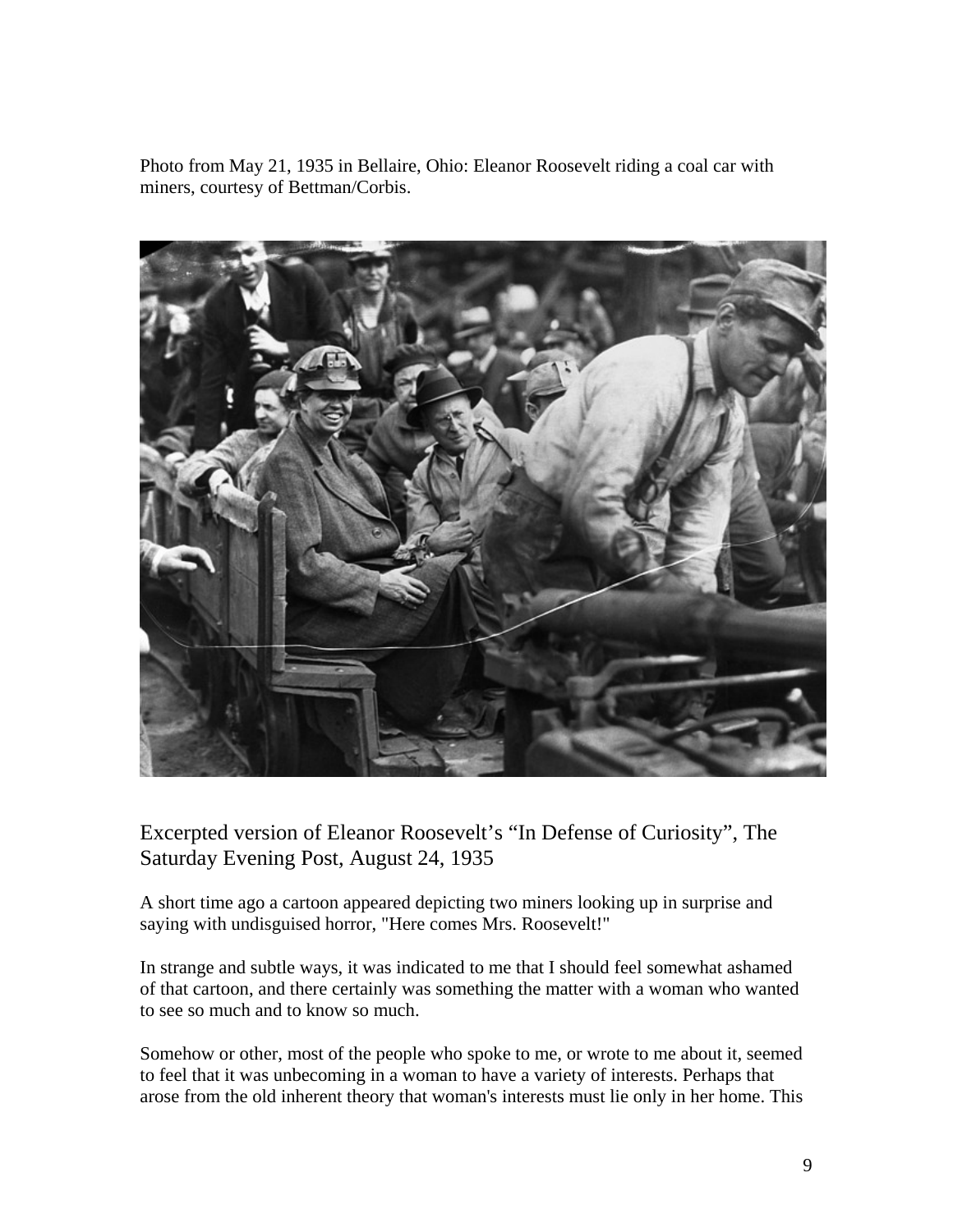is a kind of blindness which seems to make people feel that interest in the home stops within the four walls of the house in which you live. Few seem capable of realizing that the real reason that home is important is that it is so closely tied, by a million strings, to the rest of the world. That is what makes it an important factor in the life of every nation.

Whether we recognize it or not, no home is an isolated object. We may not recognize it, and we may try to narrow ourselves so that our interest only extends to our immediate home circle, but if we have any understanding at all of what goes on around us, we soon see how outside influences affect our own existence. Take, for example, the money we have to spend. The economic conditions of the country affect our income whether it is earned or whether it is an income which comes to us from invested capital. What we are able to do in our home depends on the cost of the various things which we buy. All of us buy food, and food costs vary with conditions throughout the country and world.

It took us some time to realize that there was a relationship between the farm situation and the situation of the rest of our country, but eventually wage earners in the East did feel the results of the lack of buying power on the farms in the Middle West. To keep an even balance between the industrial worker and the agricultural worker is an extremely difficult thing. Every housewife in this country should realize that if she lives in a city and has a husband who is either a wage earner or the owner of an industry, her wages or her profits will be dependent, not only on the buying power of people like herself but upon the buying power of the great mass of agricultural people throughout the country. The farm housewife must realize, too, that her interests are tied up with those of the wage earner and his employer throughout the nation, for her husband's products can only find a ready market when the city dweller is prosperous.

There is ever present, of course, the economic question of how to keep balanced the cost of living and the wages the man receives. The theory of low wages and low living costs has been held by many economists to be sound, for they contend what money one has will provide as much as high wages do in countries where living costs are also high.

We have gone, as a rule, on the theory, in this country, particularly in eras of prosperity, that high wages and high costs make for a higher standard of living, and that we really obtain more for our money, even though our prices are higher.

This question is argued back and forth, and the method by which one or the other theory shall be put into practice is an equally good field for arguments.

It may seem like an academic discussion, but any housewife should know that it is the first way in which her home brings her in touch with the public questions of the day…

To go a bit further afield, trouble with sheep in Australia may mean higher cost on winter coat, and a low standard of living in a foreign country may affect our own standards. The child whom we cherish within our home may suffer from health conditions quite beyond our control, but well within the control of the community or state. Having grown to manhood, this same child may be taken away from us and die defending his country and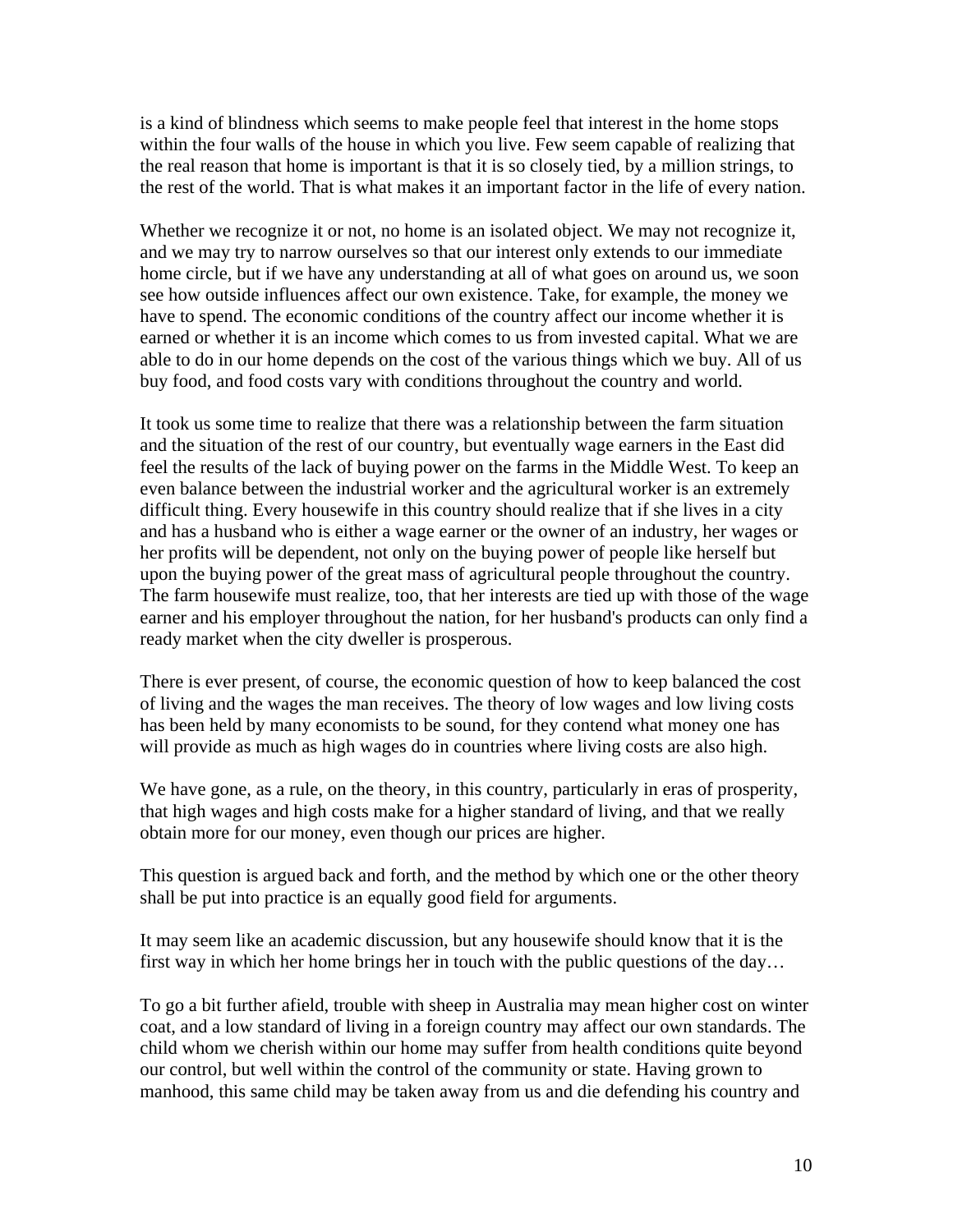its ideals. Unless we have seen our home as part of this great world, it will come to us as somewhat of a shock that the world crowds in upon us so closely and so much.

So many of us resent what we consider the waste of war, but if in each home there is no curiosity to follow the trend of affairs in various nations and our own conduct toward them, how can we expect to understand where our interests clash or to know whether our Government's policies are fair and just or generally selfish?

Out of the homes of our nation comes the public opinion which has to be back of every Government action. How can this public opinion be anything but a reaction to propaganda unless there is curiosity enough in each home to keep constant watch over local, state, national and international affairs?

Therefore, anyone who fully appreciates the value of home life must, of necessity, reach out in many directions in an effort to protect the home, which we know is our most valuable asset. Even the primitive civilizations reached out from the home to the boundaries of their knowledge, and our own pioneer homes reached back into the countries from which they came and out into the new lands which they were discovering and subduing to their needs.

 It is man's ceaseless urge to know more and to do more which makes the world move, and so, when people say woman's place is in the home, I say, with enthusiasm, it certainly is, but if she really cares about her home, that caring will take her far and wide.

People seem to think that having many interests or activities must mean restlessness of spirit which can only indicate dissatisfaction and superficiality in an individual. It may be that an interest in the home may lead one to dissatisfaction with certain phases of civilization, but the fact that one is active or busy does not necessarily mean that one is either restless or superficial. Some of the people who are the most occupied remain unhurried in what they do, and have the ability to relax and rest so completely in the time which is free…

Intellectual curiosity, which makes you read history and science, will add greatly to your knowledge. Artistic curiosity will open up innumerable new fields in painting and sculpture and music and drama. If you have an opportunity to travel, you can add enormously to what you have already read in books or what you have experienced in art, by seeing with your own eyes some of the artistic masterpieces of the world in architecture and sculpture and in painting, by hearing great musicians and artists perform in their own countries. …

These things, however, will hardly be understood if, in addition to intellectual curiosity, you do not have what we will call emotional curiosity, because without that, these things will not become alive to us or ...speak to us from generation to generation in a language which we can understand...